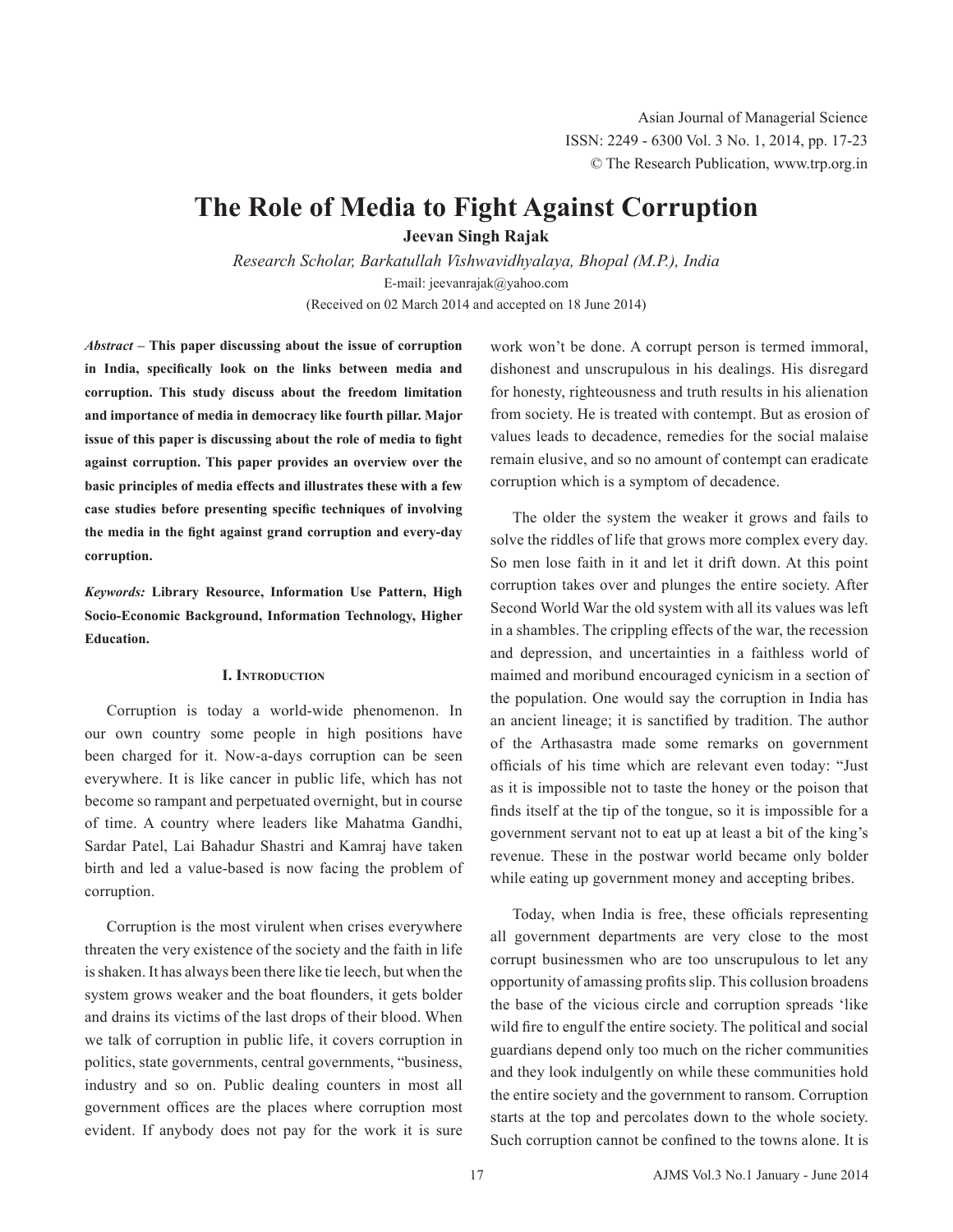as widespread in the villages where the dishonest officials and the traders carry the germs of the disease. The tyranny of confusion and price rules the land and the people are helpless victims of corruption everywhere.

Though it is very difficult to control corruption but it is not impossible. It is not only the responsibility of the government but ours too. We can eliminate corruption if there will be joint effort. We must have some high principles to follow so that we may be models for the coming generation. Let us take a view to create an atmosphere free from corruption. That will be our highest achievement as human beings.

## **II.The Media as A Fourth Pillar of Democracy**

There are three major pillar in every democratic society. Legislative, executive and judiciary. These pillars conduct, regulate and control the democratic nation. Other than above pillars media is a fourth pillar of democracy which is providing transparency and accountability for democratic society and help in regulation of all the government systems.

Legislative change and institutional oversight are important cornerstones in the fight against corruption. However, no law will change society if it does not become part of a country's culture, if it does not have an effect on people's everyday lives. Corruption is not a legal issue alone. Corruption is also an issue of society, of culture. In order to fight corruption, we need to change the culture that enables corruption, not only the laws that prohibit it. Corrupt practices are often embedded in institutional practices and everyday lives. They are perceived as fixed and uncontestable. Citizens are often not able to recognize corruption or to differentiate grand structural corruption– extensive unethical behavior by public officials—from petty everyday corruption—minor deviations from the rules for the benefit of an individual or a small group of people or simple inefficiency and incompetence. The result is a culture with entrenched corrupt practices and very few people to stand up and speak against them. Citizens are not aware of their rights, are cynical about governments' propensity to abuse power, fear repercussions, or are simply not aware that corruption is a social, economic, and political problem.

Media are an important pillar of culture. Media are also an important political player. Media influence our perceptions of what is right and what is wrong. They inform us about corruption and about solutions to this problem. They make politicians pay attention through wide-spread coverage. They also provide platforms for citizens to voice their opinions and demand accountability from those in power.

In the modern media environment, the effects of traditional media on our norms and culture have been enhanced by new communication technologies. Cell phones and the Internet have become an integral part of the media environment. In August 2011, the Telecom Regulatory Authority of India (TRAI) registered almost 866 million subscribers to wireless phone services, making India the country with the second-largest cell phone user population after China and before the United States. By the end of June this year, about 100 million people used the Internet in India, which puts the country third in the World with regard to online users after China and the United States.

New information and communication technologies have become an integral part of today's media sphere. In many cases, traditional and new media reinforce each other and amplify each other's effects: Television takes up stories from the web and brings them to the attention of a larger audience. News stories from the traditional media are discussed online and create movements through online communities. Three examples from India and the Philippines help illustrating the media's power in the fight against corruption. The main part of the paper provides hands-on practical suggestions on how anti-corruption organizations can work with the media to gain public support for their work, and to work towards changing perceptions, norms, behavior—and culture.

#### **III. Freedom of Media**

In order to avoid some of the common complications inflicted on media, some governments have passed laws on access to information that give citizens and journalists the right to request and receive a wide range of information from the government, which make it possible for journalists to obtain the facts they need to do their job. This also protects the media as they can have evidence of the statements they are publishing.

The Constitution of India provides the right to freedom of speech and expression, under the articles 19 (1) . The constitution of India does not specifically mention the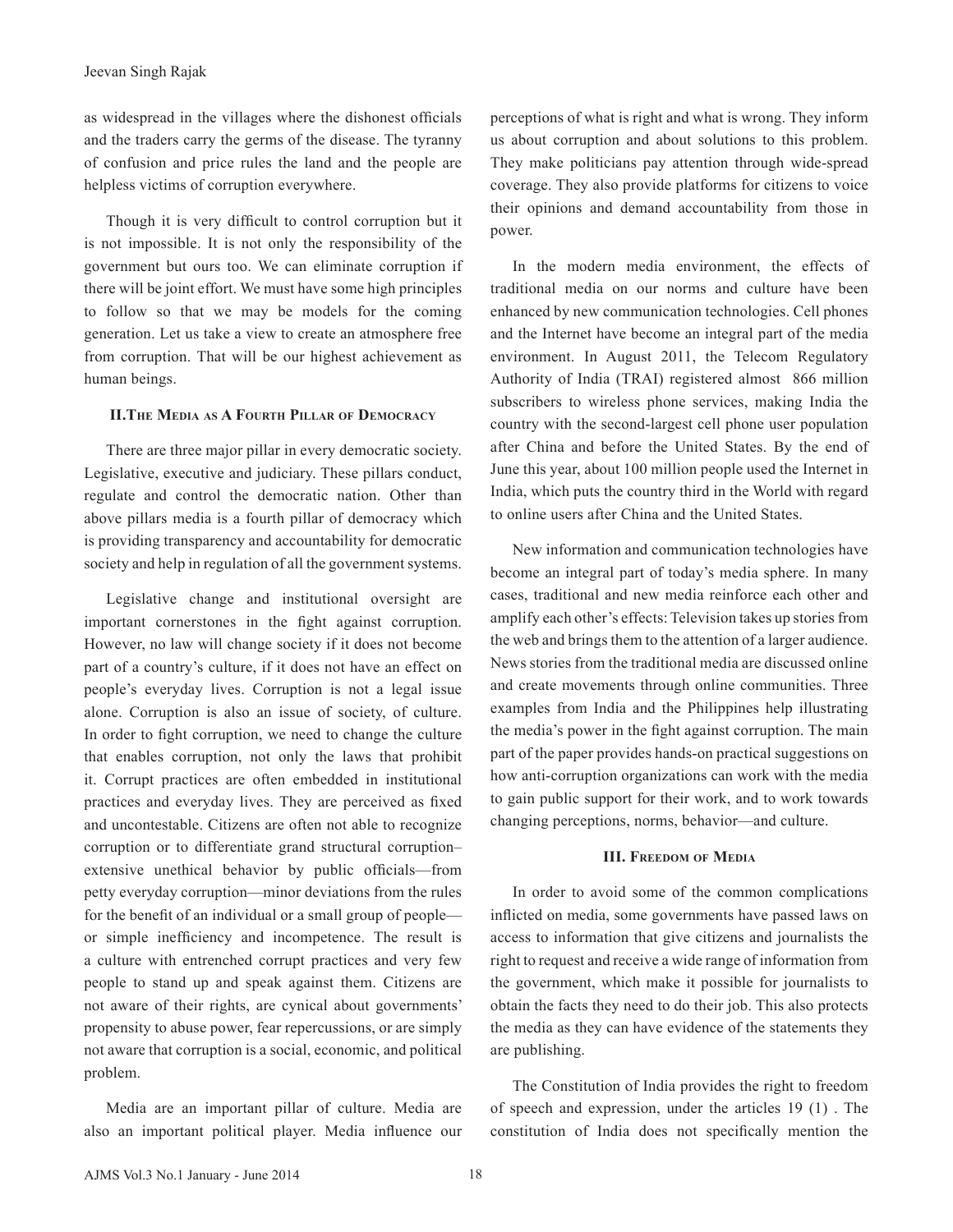freedom of press. Freedom of press is implied from the Article 19(1) of the Constitution. Thus the press is subject to the restrictions that are provide under the Article 19(2) of the Constitution. Before Independence, there was no constitutional or statutory provision to protect the freedom of press. "The freedom of the journalist is an ordinary part of the freedom of the subject and to whatever length, the subject in general may go, so also may the journalist, but apart from statute law his privilege is no other and no higher. The range of his assertions, his criticisms or his comments is as wide as, and no wider than that of any other subject". The Preamble of the Indian Constitution ensures to all its citizens the liberty of expression. Freedom of the press has been included as part of freedom of speech and expression under the Article 19 of the UDHR. The heart of the Article 19 says: "Everyone has the right to freedom of opinion and expression, this right includes freedom to hold opinions without interference and to seek, receive and impart information and ideas through any media and regardless of frontiers."

Like Indian Constitution so many other countries also declared freedom of media in our constitutional provisions. United Nation declared fundamental human rights in 1948. According to the article 19 of the universal declaration of human rights –

*"The right to freedom of opinion and expression includes the freedom to seek, receive, and impart information and ideas through any media and regardless of frontiers."*

- *•*  Freedom of information is a cornerstone of democracy, participation and good governance.
- When more information is available from the government it is less likely to be able to hide illegal acts. Excessive secrecy, on the other hand, breeds tyranny.
- Open public sector information enhances social welfare, as citizens become better able to make informed decisions about their daily life, and their futures.

But what is required for a successful legislative structure? Access to information represents the basic tools for development and good governance. It empowers citizens through access to and use of information and knowledge and engages citizens and citizen organizations in public policy debates, public services delivery, and the monitoring

and management of public goods. The obligations set out in access to information legislation apply to all bodies that carry out public functions, regardless of their form or designation. In particular, bodies, which provide public services under a public contract should be covered by the legislation. Finally, these laws are critical to making development policy and action responsive to the needs of the people and the poor.

Access to information increases public awareness of government policies, reforms, initiatives, and service delivery mechanisms. The media can produce and analyze information service deliveries thus providing citizens with the knowledge and evidence for holding authorities accountable, thus encouraging citizens to hold officials accountable for their actions and performance. Media can put pressure on government to reform the capacity of its public information systems, for example trough locating public information centers close to citizens.

Information produced by public servants should be available to the public. Any formal exceptions preventing citizens from accessing public information should be well justified.

National governments should expand access to public information resources and reassess existing policies and practices for making information more available. All publicly funded organizations should provide open access to publications and public databases as a process of engaging citizens.

In order to protect the media, most countries establish Freedom of Information Laws (FOI) to officially legislate this basic professional and human right. In addition to the basic rights already mentioned and the desire to make government information more open, FOI also allows citizens to request that access be provided for information held by the government that is not otherwise made routinely available. The process for obtaining public information through FOI laws is not simple. Exceptions when this is not possible include national security restrictions, the protection of personal privacy, and the protection of trade secrets. Such laws typically involve a bureaucratic, cumbersome, and relatively expensive process that the citizen must undertake in order to obtain information that is legally in the public domain.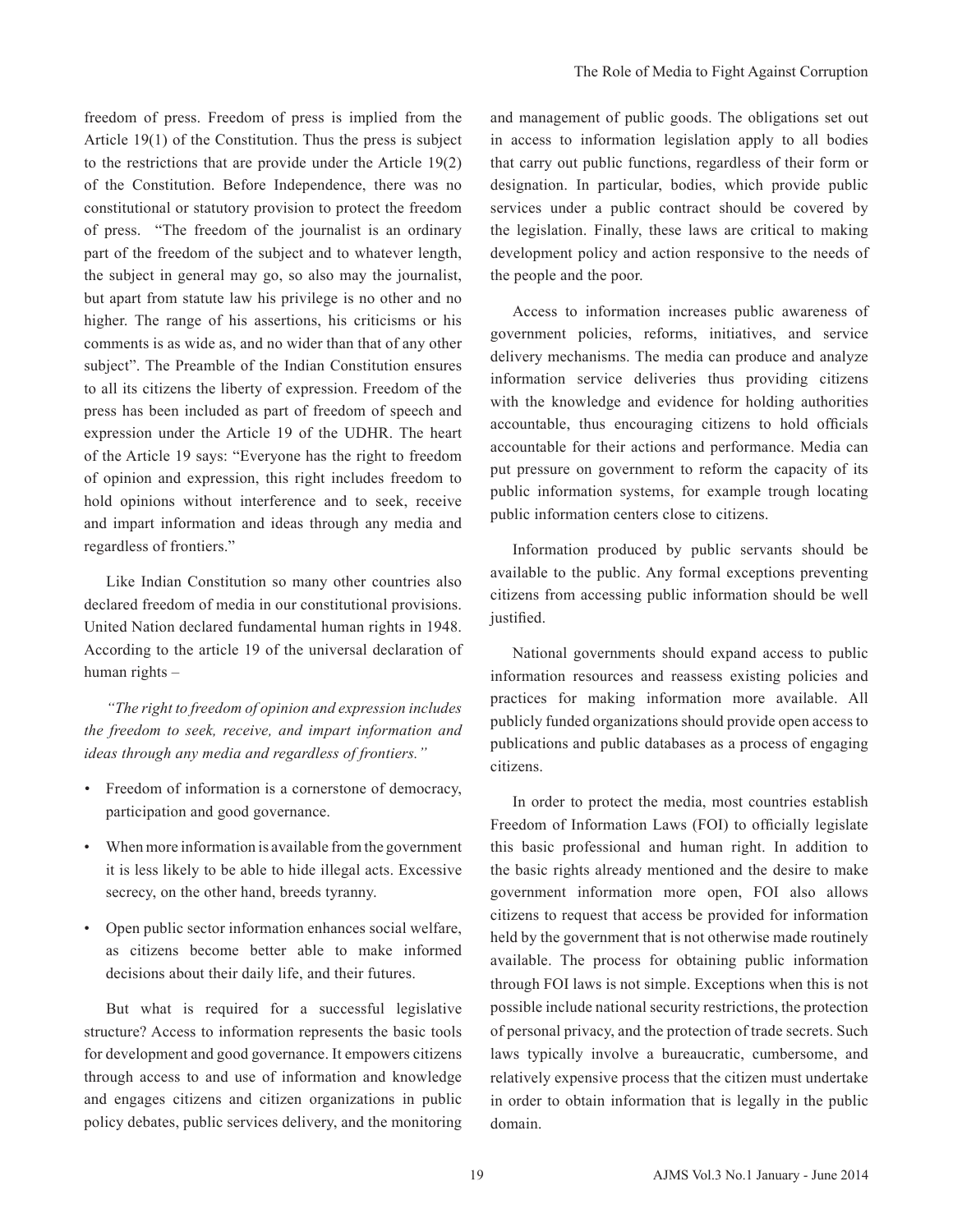#### **IV. Role of Media to Fight Against Corruption**

The media may not be traditional tools in the fight against corruption. However, they are crucial in achieving the cultural change that must accompany any legislative change to make laws and institutional changes sustainable. Media can amplify the effect of anti-corruption legislation by a) reaching and mobilizing a broader audience, b) motivating political leaders to act, and c) facilitating a cultural change that will improve the sustainability of change.

Media are crucial in changing people's beliefs about the prevalence and legitimacy of corruption. The media's ability to change perceptions, norms, and behavior is at the core of their relevance for the fight against corruption. Every society is built on norms. Norms are standards of expected behavior and regulate the way we interact with each other. Research has shown that behavior is influenced mainly by our perception of norms: the norms that we accept for ourselves and the norms that we believe the people around us apply to their own behavior.4 Whether people accept corruption, go along with it, or stand up against it depends on whether we are aware that corruption is wrong and whether we believe that other people think that corruption is wrong, too. If we assume that most people do not mind paying a bribe to a local official or that most people think that there is nothing they can do against government corruption, then we will tend to just accept it ourselves and not do anything about it. If, on the other hand, we get the impression that many people are against corrupt practices and are willing to challenge them, then we are also more likely to do something about corruption. Media coverage is a major factor in shaping our perception about norms. For instance, local news on television, on the radio, and in newspapers can pay particular attention to instances of corruption and give voice to people who complain about it. That way they can create the impression that corruption occurs often and that people are upset about it. Social media can amplify this effect in particular through websites where citizens can report instances of corruption and through initiating a discussion about it. On the other hand, media can also propagate false perceptions about corruption, which can hinder the work of organizations that engage in the fight against corruption. A typical misrepresentation concerns the differences between grand corruption, petty everyday corruption, and unfortunate, but legal inefficiency. If media misrepresent inefficiency as grand corruption, they can mislead the public and set wrong priorities for the public and policy agendas.

There are three mechanisms through which the media influence our perceptions and norms: media act as watchdog, agenda setters, and public forum for a diverse set of voices. In their function as watchdog, media act as monitor of government behavior and guard the public interest by highlighting cases of misadministration, abuse of power, and corruption. By covering such cases they help ensuring accountability and transparency of governments and other powerful factions. The watchdog function of the media is perhaps the most obvious with regard to corruption, and we can draw on many examples where the media acted as catalyst for policy change by highlighting malfeasance. One of those examples comes from the Philippines and will be introduced later in this paper.

As agenda setters, media can put corruption on the public and the political agenda. Agenda setting is one of the media's most crucial democratic functions. By discussing issues and putting them on the public agenda they draw attention to problems in society. Corruption is often not publicly discussed, either because it is perceived as a social norm or because people are afraid of repercussions should they engage in public discussion about it. Media attention legitimizes corruption as a problem in the eyes of the audience: if the media think corruption is problematic, the public will pay more critical attention to it. Furthermore, politicians can be compelled by media pressure to reconsider existing legislation and policies. This is particularly efficient in democracies, where politicians need to be concerned about election outcomes.

Media also provide a public forum for citizens to voice their opinions on and experiences with corruption. This mechanism goes back to the idea of the public sphere, which posits that communication flows between state and citizens form a space where accountability and legitimacy are exchanged between both sides. In this ideal democratic public sphere, the media have a responsibility to reflect the plurality of viewpoints and political persuasions in society. This way they maximize the diversity of perspectives and arguments in the public sphere, which can then inform public debate, deliberation, and policy-making. By reflecting a range of perspectives the media can help introduce innovative solutions to the problem of corruption and provide a wide range of suggestions and arguments that citizens can use in their particular circumstances.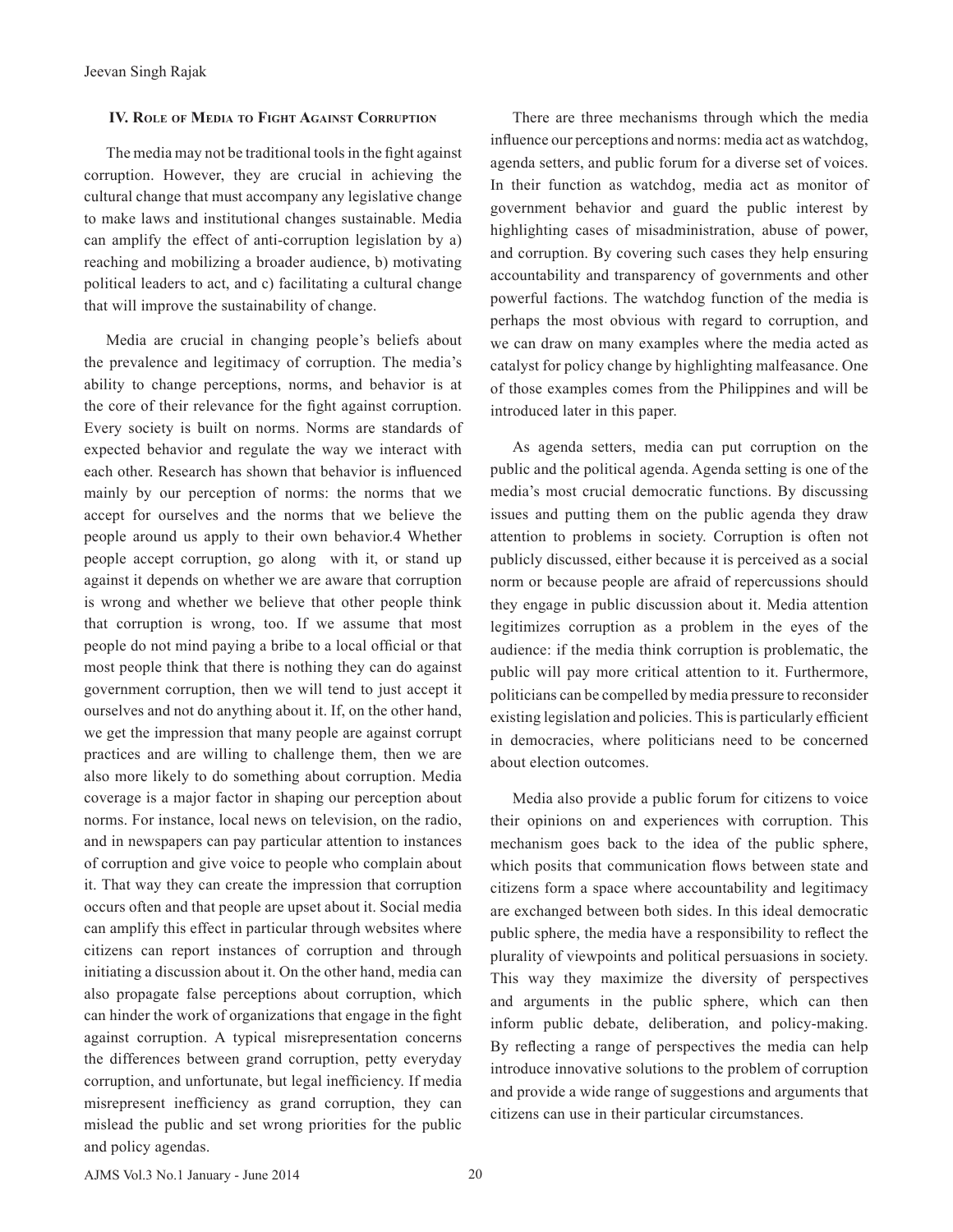While agenda setting is a classic role of the mass media, ICT have been shown to be very effective as watchdogs and, even more so, as public forum. New media provide the infrastructure for a public forum in which different opinions and voices can come together. They enable deliberation, which is a corner stone of democracy, and which allows citizens to find acceptable solutions to public problems. In many countries, online platforms allow citizens to report instances of corruption by mail, phone, text message, and other channels. These reports are then compiled into regional reports by the platform host organization so that users can see what forms of corruption occurs in which region of the country. An example from India is ipaidabribe. com. The platform was launched in 2010 and aggregates citizen reports to show which departments and situations are most vulnerable to corruption. It hosts a "Top 5" of the most corrupt cities in India: At the moment, Bangalore beats Mumbai, New Delhi, Hyderabad, and Kolkata as cities with the most bribes paid.5 The platform also publishes reports of corruption, expert advice, and links to news stories about corruption. The later is an example how ICT and traditional media amplify each other's effect by highlighting each other's coverage of corruption.

Most notably, however, traditional media and new technologies amplify and reinforce each other's effects. Traditional news media pick up stories that have been reported online, and vice versa. Through this synergy, coverage of corruption can reach more people and has a stronger mobilization effect. Social media in particular have been shown to provide opportunities for social movements to organize more efficiently and to spread wider and faster by significantly lowering transaction costs of participation.

# **V. Role of Media to Fight Against Corruption : Some Examples**

Three examples will help illustrated the power of media to the fight against corruption.

The first comes from the Philippines, where in the late 1990s a group of investigative journalists uncovered corruption at the highest level of government. President Joseph Estrada was reported to conceal many of his assets, which allegedly came from illegal sources. Reporters revealed that Estrada did not disclose the houses and cars of his four mistresses in his asset disclosures or tax returns, but had purchased them through other people or companies.

Investigative journalists implied that those assets were not disclosed because they were paid for by money from illegal sources. These reports were crucial in mobilizing massive demonstrations against Estrada. Eventually, the Parliamentary opposition initiated an impeachment charge against the President. When it seemed that many senators were unwilling to act on the evidence against Estrada, hundreds of thousands Filipinos marched onto the center of Manila in the so called second "People Power" uprising (the first People Power Revolution was directed against President Ferdinand Marcos, who was forced out of office in 1986).

Two more recent examples come from India and demonstrate the amplification effect between traditional media and new communication technologies. The small independent media organization Tehelka began as a news website in 2000 and was able to uncover corruption in defense deals through an audacious journalistic investigation. Government backlash after this discovery almost crushed Tehelka, but it continues as a weekly newsmagazine unto the present day. The news organization was founded in 2000 during the dotcom boom and immediately launched its anti-corruption coverage by releasing stories about matchfixing in cricket. Information for those stories came from secret audiotapes. In 2001, Tehelka started an eight-month adventure with two journalists posing as agents of a fictitious UK arms company. In secret meetings, the undercover journalists enticed dozens of defense officials and political personalities to accept or demand bribes. Those meetings were recorded with a hidden camera. In the process, clues to malfeasance in 15 actual defense deals surfaced. When published, the story caused a sensation, seriously rocking the ruling party and causing the government to set up a commission of inquiry. The military initiated court martial proceedings against its personnel involved. Even though the journalistic methods uncovering this scandal were criticized, the story did unleash a staggering public upsurge of acclaim for Tehelka. While this watchdog maneuver certainly revealed serious problems in the administration, it also caused significant backlash against the news organization. The government targeted Tehelka's main investor, forcing them into bankruptcy through a slew of tax and other investigations. The commission of inquiry set up by the government focused its investigation on Tehelka instead of those involved in the corrupt defense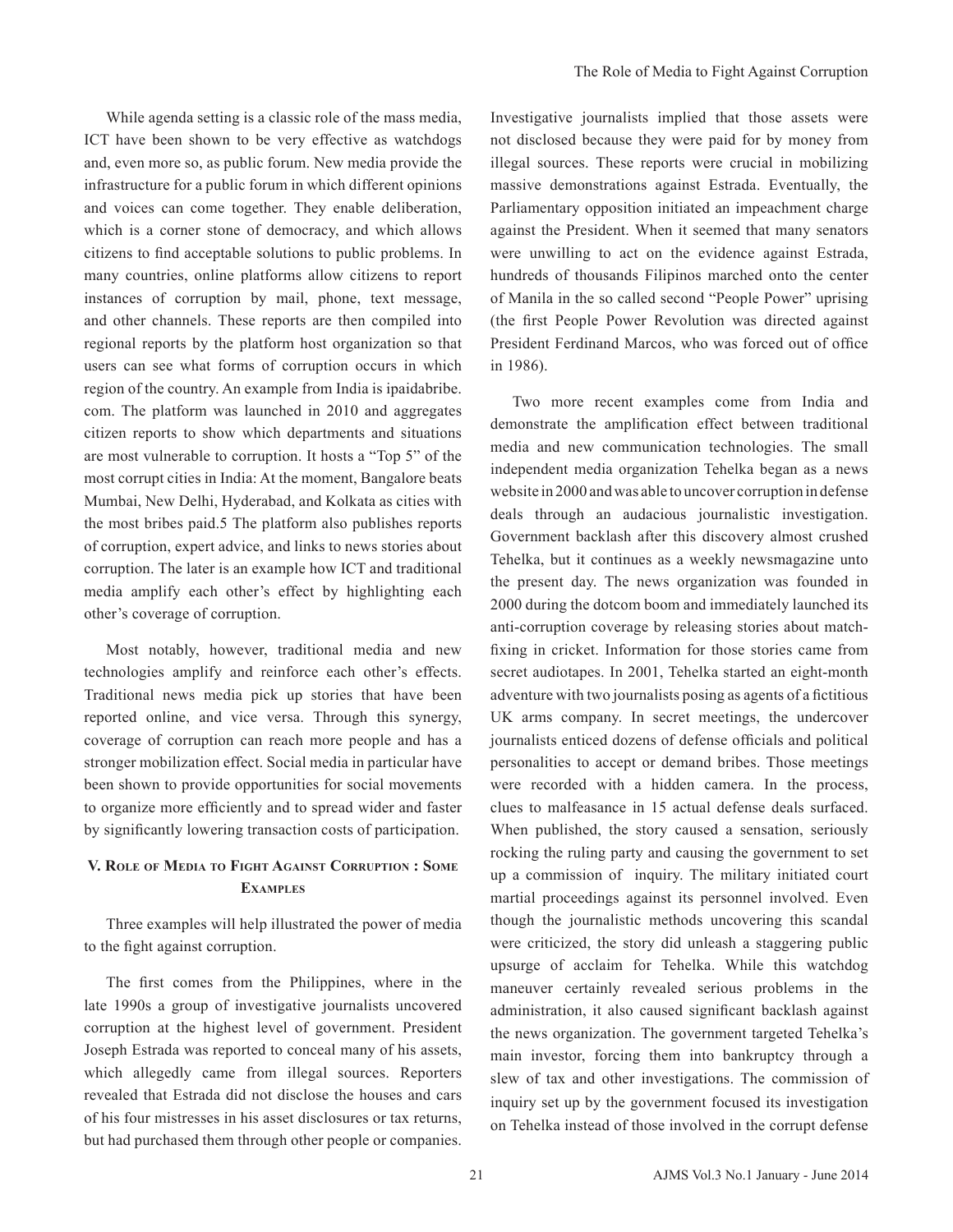deals. Tehelka's staff was forced into a time—and moneyconsuming legal process—more than 35,000 hours spent at the commission and a dozen lawyers hired—which led to the discharge of most of its staff and the suspension of its website. In time, they were able to raise sufficient funds to relaunch the tabloid as a weekly news magazine, but the financial future of the news organization remains unsteady. Tehelka continues its mission by covering corruption and abuse of office. At enormous cost to the news outlet, Tehelka certainly succeeded in putting corruption on the public agenda. It also enacted its watchdog function by using methods of investigative journalism to uncover corruption in the first place.

Anna Hazare is leading a popular public movement against corruption in India. Media coverage of his activities is a large part of his impact. Hazare has become a media personality, which gives him more leverage and political influence than any leader could have outside the media theater. Hazare's campaign taps into already existing public frustration with corruption. Since the audience is already perceptive to the issue, any media coverage of Hazare's work will fall on sympathetic ears. That, in turn, means that the media can actually make money by covering his campaign since they are able to attract an audience for this kind of coverage. Hazare's campaign uses multiple channels to get the message across, making use of traditional media as much as of social media. A team of former TV journalists manages his campaign, making sure that all buttons are pushed when it comes to media attention. By evoking the image of an Indian hero—Mahatma Gandhi—Hazare taps into beliefs and attitudes of the population that guarantee him widespread support. Hazare has also been using social media and new communication technologies to his advantage. His hunger strike was supported by millions of tweets, which brought his purpose to the attention of a very large international audience. When he was jailed right before his fast, he recorded a video message to his supporters on a cell phone, which was then posted on YouTube. Facebook pages, news gadgets for web browsers, and even cell phone applications and online games center on Hazare's activities, saturating the public sphere in India and elsewhere. As a result, the government must pay attention to Hazare and his demands. Hazare has created a huge public spectacle, and with it immense public pressure on lawmakers to heed the demands of the movement. The extent of Hazare's public

influence would not have been possible without his constant presence on all communication channels.

#### **VI. Limitations of Media**

Media has an important role to play in raising awareness on rights to official information and combating corruption. It does this by supporting and facilitating initiatives that sensitize government officials on the importance of making public information available, working with information centers to promote civic education on rights and entitlement under official legislations.

The media is important as it is a nonbiased source of information for politics and education. However the media is sometimes faced with limitations to their progress, such as ramifications for exposing state-run wrongdoings. In others, there are strict libel laws, which are meant to protect media stories from unsubstantiated claims, but are often so stifling that the media is again prohibited from fulfilling its defining function to share the news with the people.

In some nations, laws have been so severe that journalists can be punished with imprisonment and steep fines for reporting on government leaders. Charging the media with committing libel is accusing the media of publishing lies about a person, often a political official. As a result, the media organization and the journalist can be sued in court, and since the judges may be more aligned with the politician than the journalist they will often rule against the media. In more severe criminal libel, the journalist and his or her media outlet not only published lies but stories they told threatened the stability of the country. When journalists are convicted of criminal libel, they are sent to prison, sometimes for years, and sometimes the editors and owners are also prosecuted.

Some countries have used licensing as a way of controlling the media, meaning that a media outlet must obtain a license from the government before being allowed to operate. However, when media publish or broadcast news about corruption or other forms of wrongdoing by the powerful, their license may be revoked.

#### **VII. Conclusion**

Corruption is an insidious plague that has a wide range of corrosive effects on societies. It undermines democracy and the rule of law, leads to violations of human rights,